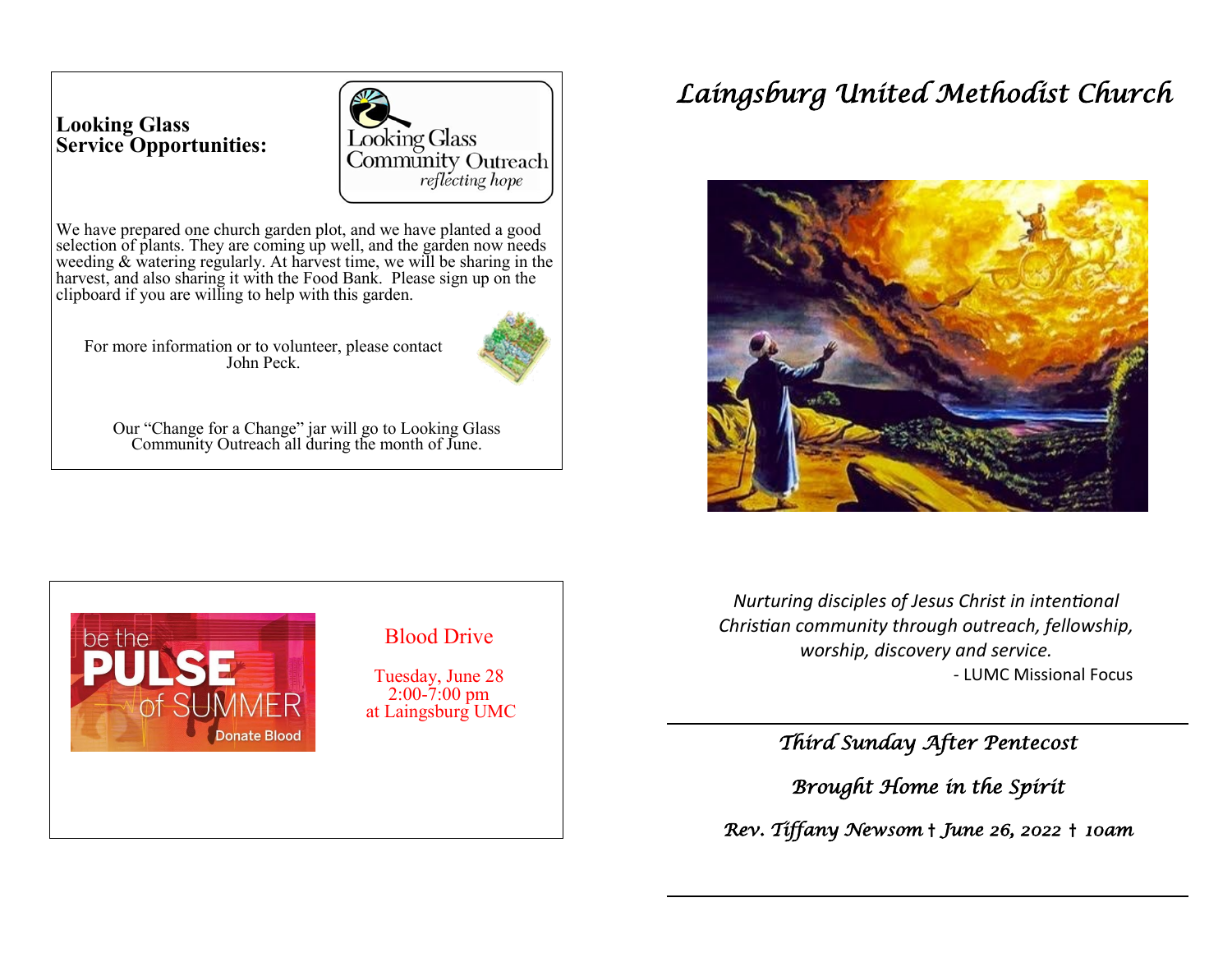| Welcome to Laingsburg United Methodist Church<br>We are happy that you're here! |                                                                        |                  | <b>SCRIPTURE STORY</b>                                                                                                  | 2 Kings 2:1-2, 6-14 and Luke 9:51-62                                       |                  |
|---------------------------------------------------------------------------------|------------------------------------------------------------------------|------------------|-------------------------------------------------------------------------------------------------------------------------|----------------------------------------------------------------------------|------------------|
|                                                                                 |                                                                        |                  | <b>SERMON</b>                                                                                                           | <b>Brought Home in the Spirit</b>                                          | Pastor Tiffany   |
| <b>WELCOMING &amp; GATHERING</b>                                                |                                                                        |                  | <b>HYMN OF PREPARATION</b>                                                                                              | "The Summons"                                                              | <b>TFWS 2130</b> |
| <b>PRELUDE</b>                                                                  |                                                                        |                  | <b>GUIDED AND PASTORAL PRAYER</b><br>The Pastoral Prayer                                                                |                                                                            |                  |
| <b>CALL TO WORSHIP</b> (by Rev. Dr. Derek C. Weber)                             |                                                                        |                  | The Lord's Prayer<br>Our Father, who art in Heaven, hallowed be thy name. Thy kingdom come,                             |                                                                            |                  |
| God is a God who calls.                                                         |                                                                        |                  | thy will be done, on earth as it is in heaven. Give us this day our daily bread, and                                    |                                                                            |                  |
| We have gathered to worship and to hear that call.                              |                                                                        |                  | forgive us our trespasses as we forgive those who trespass against us. And lead us                                      |                                                                            |                  |
| God is a God who equips.                                                        |                                                                        |                  | not into temptation, but deliver us from evil. For thine is the kingdom, and the<br>power, and the glory forever. Amen. |                                                                            |                  |
|                                                                                 | We are here to worship and to be shaped into the body of Christ.       |                  |                                                                                                                         |                                                                            |                  |
| God is a God who sends.                                                         |                                                                        |                  | <b>CLOSING HYMN*</b>                                                                                                    | "Great Is Thy Faithfulness"                                                | <b>UMH 140</b>   |
| We are here to worship so that we can carry that spirit of worship out          |                                                                        |                  |                                                                                                                         |                                                                            |                  |
| into the world where we live.                                                   |                                                                        |                  | <b>BLESSING</b>                                                                                                         |                                                                            |                  |
| God is a God who blesses.                                                       |                                                                        |                  |                                                                                                                         |                                                                            |                  |
| Let us worship God.<br>Amen!                                                    | We are here to worship and to request a double share of that blessing. |                  | <b>POSTLUDE</b>                                                                                                         |                                                                            |                  |
| <b>OPENING HYMN*</b>                                                            | "We Are God's People"                                                  | <b>TFWS 2220</b> | UMH = "United Methodist Hymnal"<br>TFWS = "The Faith We Sing"                                                           |                                                                            |                  |
| A TIME WITH YOUTH                                                               | "Sanctuary"                                                            | <b>TFWS 2164</b> |                                                                                                                         |                                                                            |                  |
| <b>HYMN</b>                                                                     | "How Great Thou Art"                                                   | <b>UMH77</b>     |                                                                                                                         |                                                                            |                  |
| "WHAT'S NEXT" INITIATIVE UPDATE                                                 |                                                                        |                  |                                                                                                                         |                                                                            |                  |
|                                                                                 |                                                                        |                  |                                                                                                                         | The Laingsburg United Methodist Church is an accepting Christian community |                  |

### **INVITATION TO GIVE OUR TITHES AND OFFERINGS**

The Offertory The Doxology (UMH 95) *(Stand as able)* The Prayer of Dedication

The Laingsburg United Methodist Church is an accepting Christian community seeking to make disciples of Jesus Christ by building heartfelt, nurturing, and supportive relationships with its members, its community, and all of God's people.

*Everyone is welcome to stay after worship for a time of refreshments, conversations and community.*

During our Worship Service, the nursery room is available for children, accompanied by a parent. Please know that ALL children are welcome in worship.